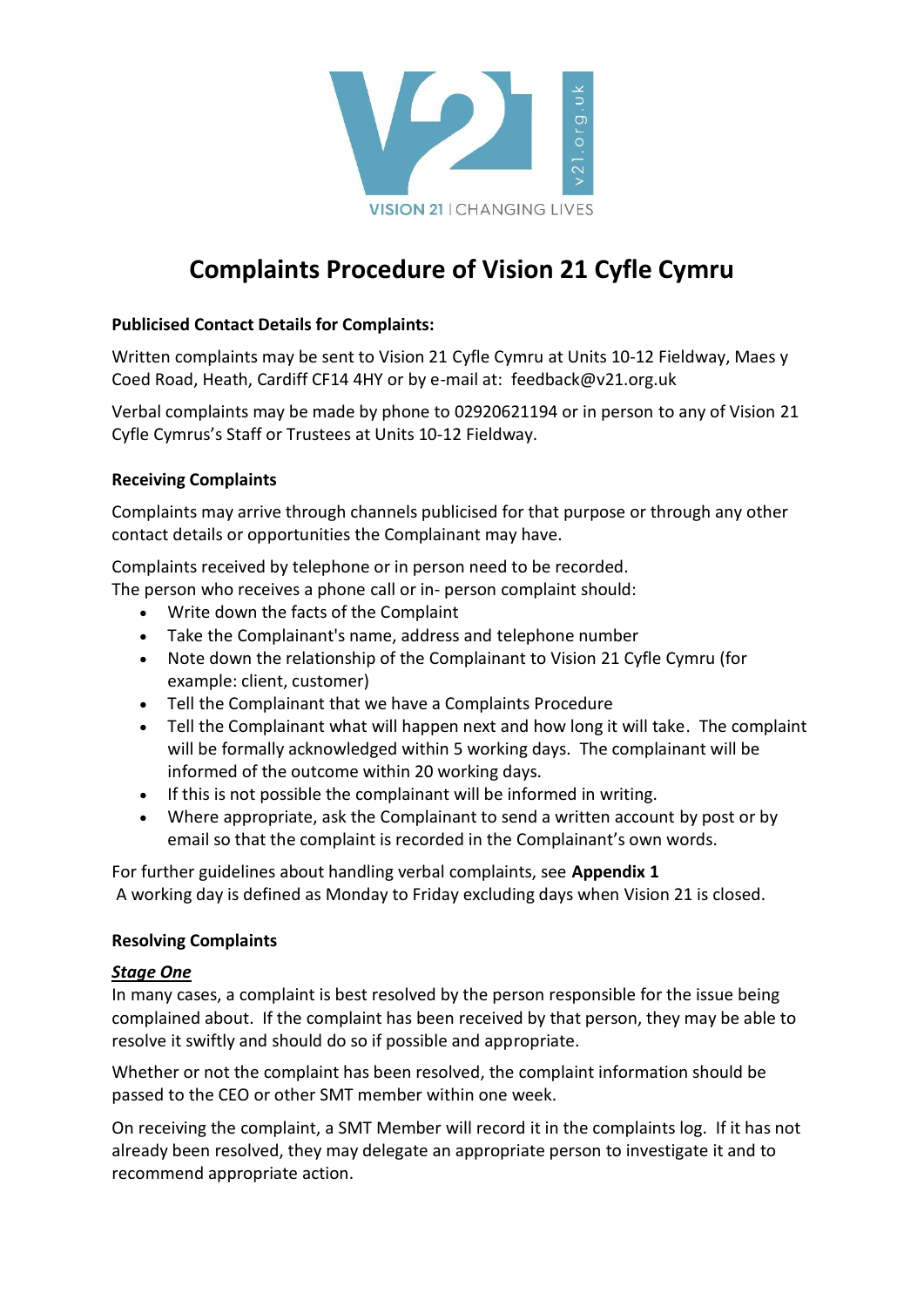If the complaint relates to a specific person, they should be informed and given a fair opportunity to respond.

Complaints should be acknowledged by the person handling the complaint within a week. The acknowledgement should say who is dealing with the complaint and when the person complaining can expect a reply. A copy of this Complaints Procedure should be attached.

Ideally Complainants should receive a definitive reply within four weeks. If this is not possible because for example, an investigation has not been fully completed, a progress report should be sent with an indication of when a full reply will be given.

Whether the complaint is justified or not, the reply to the Complainant should describe the action taken to investigate the complaint, the conclusions from the investigation, and any action taken as a result of the complaint.

#### *Stage Two*

If the Complainant feels that the problem has not been satisfactorily resolved at Stage One, they can request that the complaint is reviewed at Board level. At this stage, the complaint will be passed to the Chair of the Board of Trustees.

The request for Board level review should be acknowledged within a week of receiving it. The acknowledgement should say who will deal with the case and when the complainant can expect a reply.

The Chair may investigate the facts of the case themselves or delegate a suitably senior person to do so. This may involve reviewing the paperwork of the case and speaking with the person who dealt with the complaint at Stage One.

If the complaint relates to a specific person, they should be informed and given a further opportunity to respond.

The person who dealt with the original complaint at Stage One should be kept informed of what is happening.

Ideally Complainants should receive a definitive reply within four weeks. If this is not possible because for example, an investigation has not been fully completed, a progress report should be sent with an indication of when a full reply will be given.

Whether the complaint is upheld or not, the reply to the Complainant should describe the action taken to investigate the complaint, the conclusions from the investigation, and any action taken as a result of the complaint.

The decision taken at this stage is final, unless the Board decides it is appropriate to seek external assistance with resolution.

# *External Stage*

The Complainant can complain to the Charity Commission at any stage.

Information about the kind of complaints the Commission can involve itself in can be found on their website at: [www.charitycommission.gov.uk/publications/cc47.aspx\]](http://www.charitycommission.gov.uk/publications/cc47.aspx)

# **Variation of the Complaints Procedure**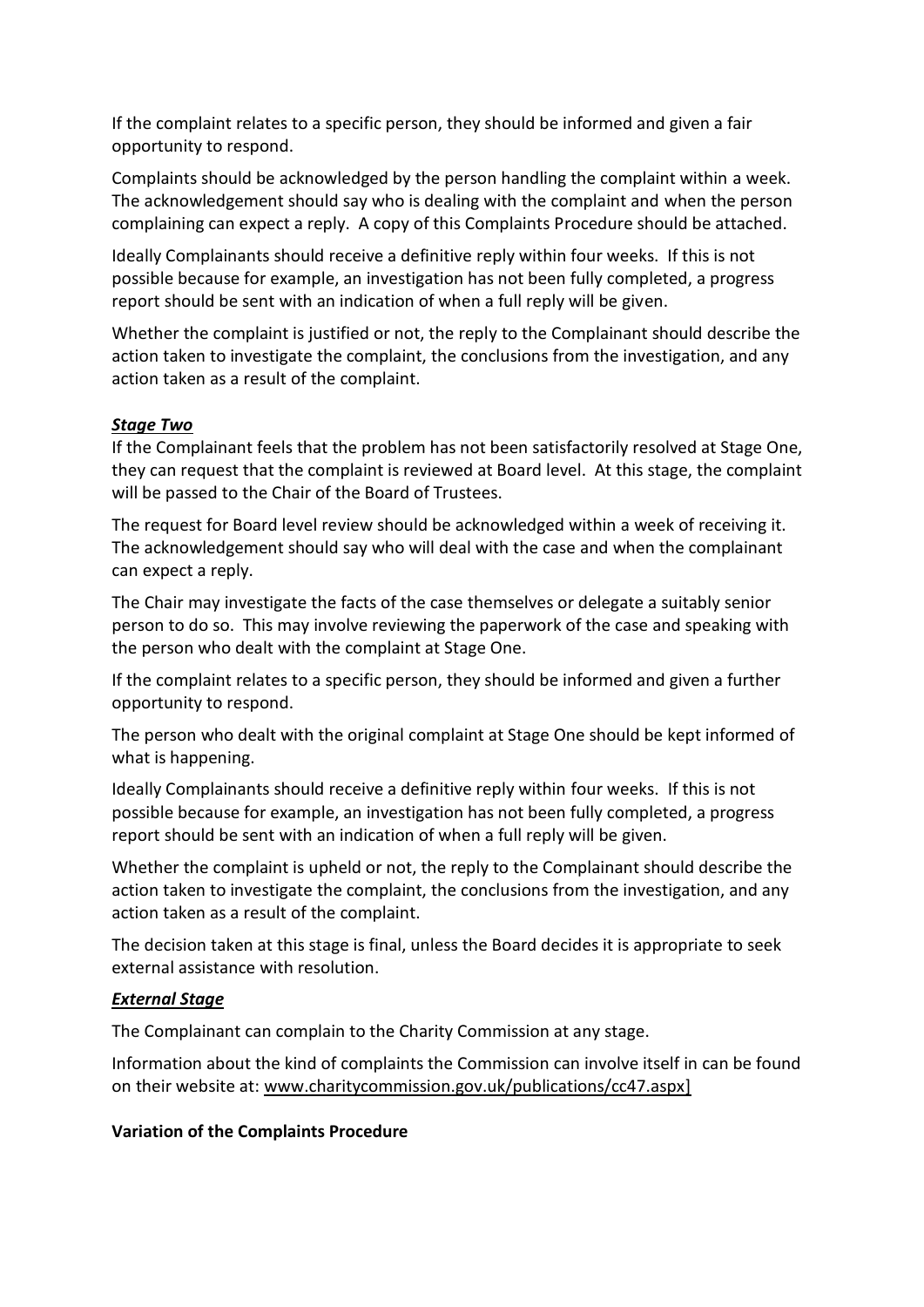The Board may vary the procedure for good reason. This may be necessary to avoid a conflict of interest, for example, a complaint about the Chair should not also have the Chair as the person leading a Stage Two review.

# **Monitoring and Learning from Complaints**

Complaints are reviewed annually to identify any trends which may indicate a need to take further action.